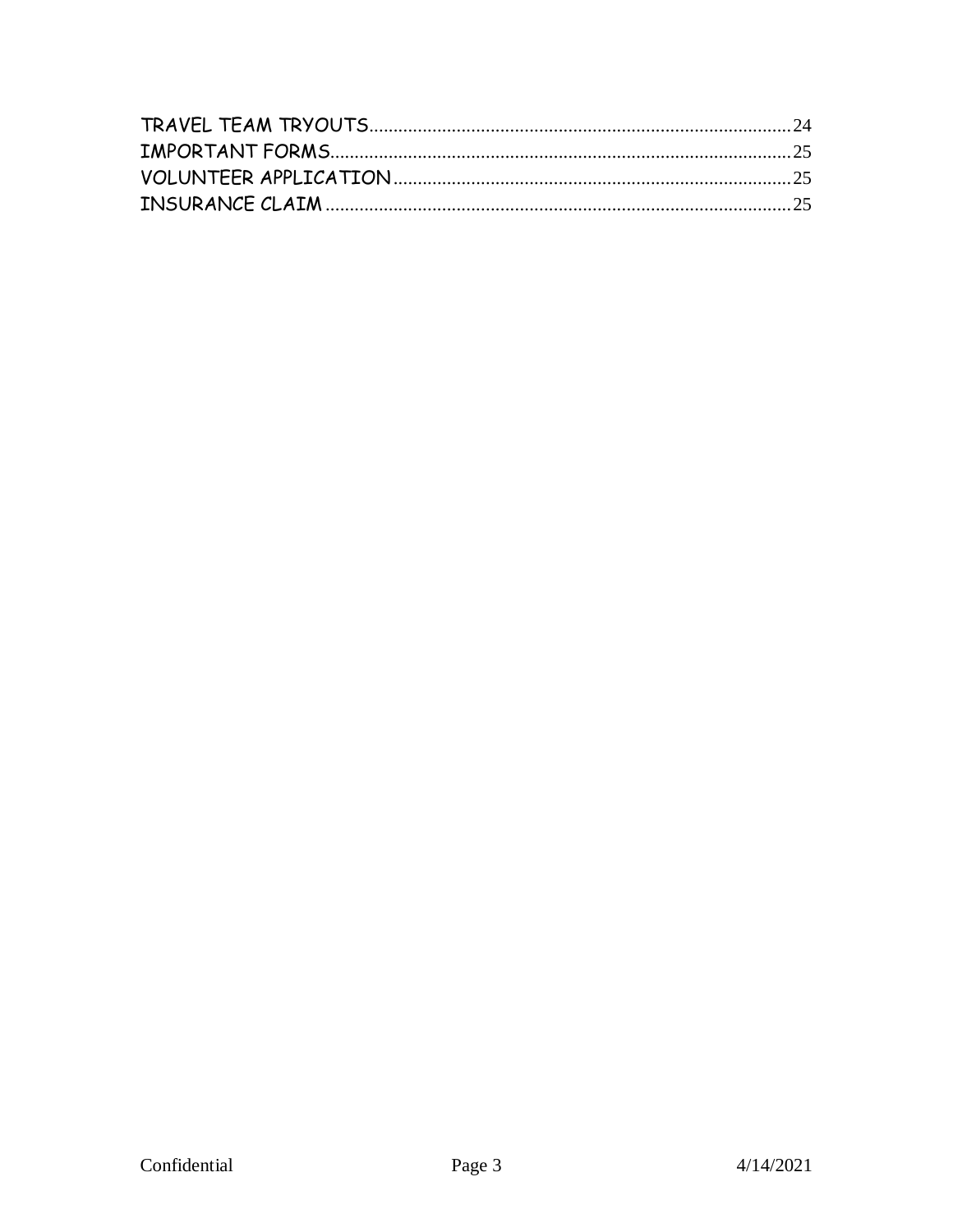# <span id="page-3-0"></span>**THE TEAM**

# <span id="page-3-1"></span>*IMPORTANCE OF THE MANAGER*

This section is included in this manual to assist new managers and to establish guidelines for the existing managers of EMLL. It is highly recommended that first year managers consult with managers in the Major Division, as these individuals have been involved with the league for a number of years. Major Division managers are encouraged to aid new managers by advising them in areas when they request assistance.

The Little League Manager is probably the most important factor in determining whether a player has a successful Little League experience. Everyone is aware of the potential benefits that can be earned by players who participate in Little League Baseball.

# <span id="page-3-2"></span>*TEAM MANAGER RESPONSIBILITIES*

- 1. All Managers will have a complete understanding of the rule of Little League play as set forth in the official regulations and playing rules set forth in this section and the Official Little League rulebook.
- 2. All Managers will be responsible for maintaining discipline both on the field and among the spectators, and will encourage good sportsmanship at all times. Harassment from one team or spectator(s) toward another team or player will not be allowed. Any player, coach, or manager who throws or kicks any equipment in an obvious display of anger is subject to immediate ejection. Umpires have the right to eject managers, coaches, player and spectators from the area around the playing field.
- 3. Managers will allow no one in the dugout during the game except team members one coach and a scorekeeper (second coach) with the exception of rookies 7 division. Players shall remain in the dugout unless participating in the game.
- 4. Without exception, all managers will inspect and make certain that all players wear and use protective gear as prescribed in the Official Little League rulebook for the current year.
- 5. Managers, along with all others in the dugout, will refrain from using tobacco in any form. No manager or coach shall be under the influence of intoxicants or use profanity or conduct himself or herself in any manner detrimental to EMLL while acting in this capacity.
- 6. All managers are responsible during the game to see that bats, helmets, balls, and loose equipment are kept off the playing field and properly placed in the dugout.
- 7. Each manager will submit to the opposing manager, at least five minutes prior to the start of any game, a complete lineup on a form approved by EMLL. The lineup shall include the first, last name and player number of all players on the roster as we have a universal batting order. Managers shall provide the official scorekeeper and opposing manager with notice of changes and/or substitutions during the game.
- 8. Each Manager will have a minimum of eight (8) eligible players ready to play at the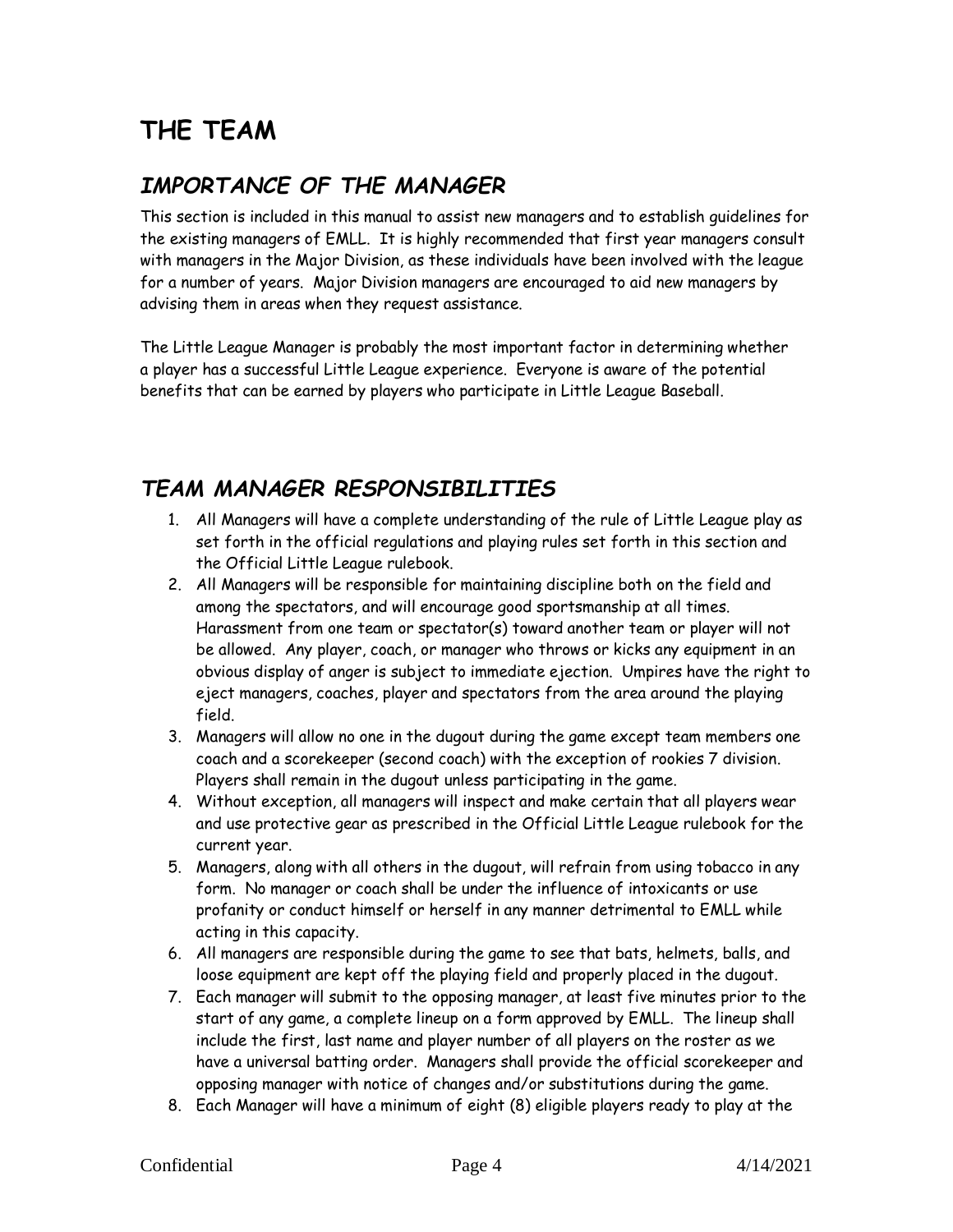scheduled starting time. If a team is unable to field nine players, the manager will contact the Player Agent stating conditions 24 hours before game time. There are no forfeits, therefore players may be brought up from a younger division or used from the opposing teams' roster, however the team with fewer than 8 players with will take a loss in the standings.

- 9. All Managers and coaches will be responsible for attending all pre-season clinics and meetings and any other periodic meetings called during the season. Attendance is based on the sign in log distributed at the beginning of every meeting.
- 10. Managers and Coaches are expressly prohibited from: cursing in front of players or spectators; man-handling any Little Leaguer; being overly critical of a player in front of his teammates, or violating any official Little League Rule. Umpire protests are prohibited.
- 11. Penalty for violating any EMLL or local rules is described as follows:
	- a. First Offense: The offending party will be warned in writing by the League President and/or suspended at the discretion of the Board.
	- b. Second Offense: The offending party will be given a hearing before the Board and informed, in writing, of their penalty. Penalties can include suspension for one or more games up to the entire season or from EMLL entirely.
- 12. Managers must have a definite pre-announced start and stop time for practices and follow this schedule closely. They need to inform parents of the need to drop off and pickup their children on time and be available 10 minutes before the end of practice. Also, Managers are expected to finish practice by the pre-announced time. Courtesy is a two-way street.
- 13. Managers are responsible to make sure that all players are headed for home on their bikes or have been picked up by their parents at the end of practice. Under no circumstances is the Manager to leave the practice area while a player is alone waiting for a ride.
- 14. Scores shall be tracked by each division's player agents. The winning manager will submit the final score of the game with the date of game, time of game, field name, team names and winning team name. In addition, each manager will submit to the player agent pitch counts for that game. Please include all of the game info, pitchers full name, innings pitched (one pitch thrown in an inning constitutes an inning pitched) and number of pitches thrown.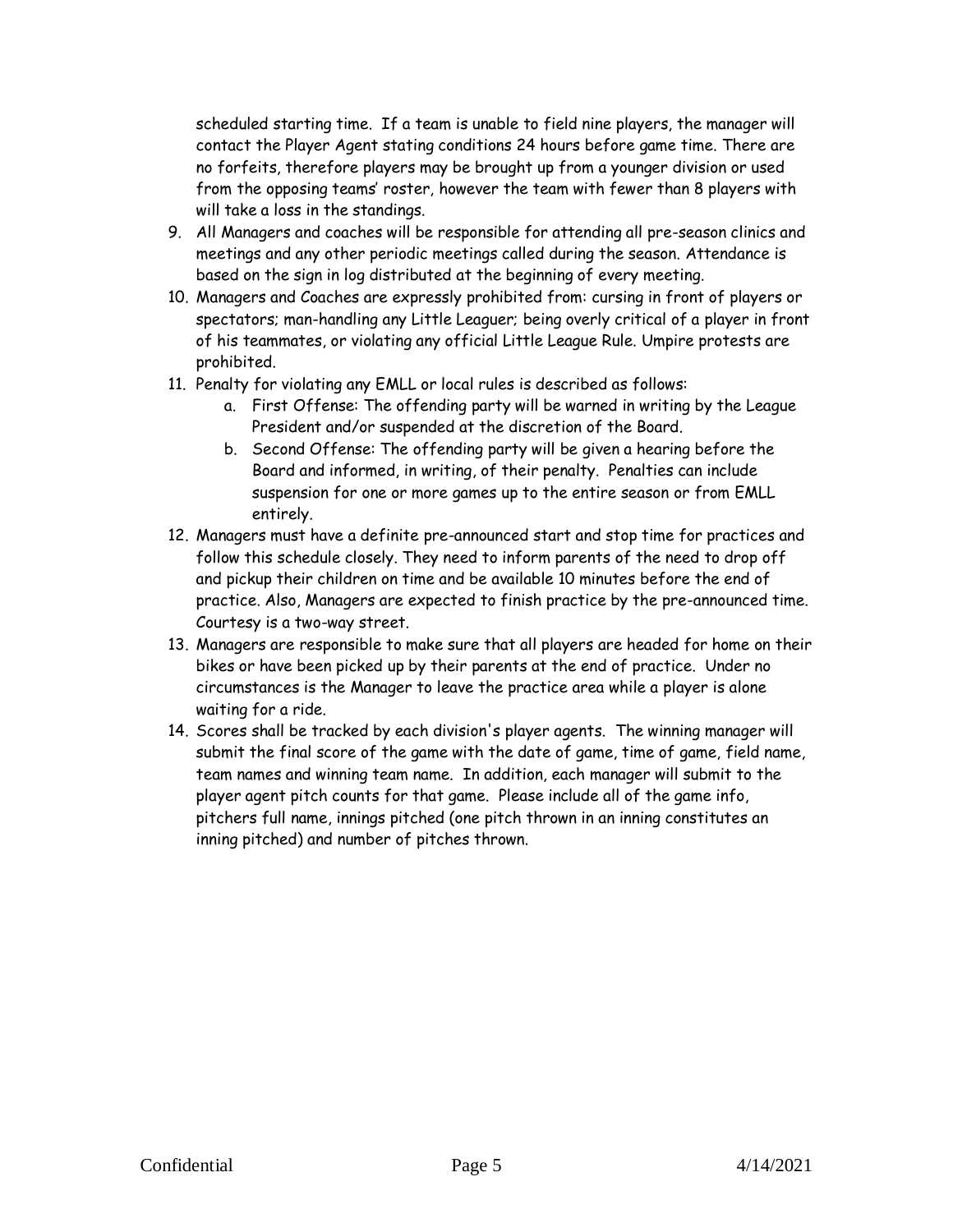# <span id="page-5-0"></span>*MANAGER & COACH CONDUCT*

The men and women who manage Little League Teams are almost always people of outstanding character. They reflect the following characteristics:

- 1. Reflects an understanding of the team's age group.
- 2. Is aware that they are an example to the players on their team.
- 3. Demonstrates that they have an understanding of the philosophy of Little League Baseball.
- 4. Shows by example, that they respect the judgment and position of authority of the umpire. Instills in their players a respect for the authority of adult leaders in the League.
- 5. Exercises their leadership role, but leaves the ballgame in the hands of the players.
- 6. Follows Little League rules and helps each player participate.
- 7. Encourages their players at every opportunity.
- 8. Instills a desire to win and to improve, striving to impart as much baseball knowledge as possible to each player.
- 9. Encourages good health habits, good grooming, and care of uniforms.
- 10. Is instrumental in shaping acceptable behavior patterns whether the team wins or loses.
- 11. Knows the playing rules and regulations of Little League and is able to interpret them correctly. Plays by the rules and adheres to their intent, instilling in their players a respect for the rules of the game.
- 12. Managers are required to be at games 30 minutes prior to start to inspect field condition.
- 13. Is well acquainted with the player selection system used in the League and selects players according to their abilities.
- 14. Has knowledge of first aid and safety. Mangers must maintain a First Aid Kit for the team. See your player agent.

# <span id="page-5-1"></span>*NOTIFICATION OF PLAYERS/TEAM PARENTS*

The Manager should notify all players of their selection to a team, within 48 hours of the Draft. Selection to a team is a moment of great anticipation to a player and occasionally to his parents. This is very important for managers.

# <span id="page-5-2"></span>*TEAM PARENT MEETING*

Each Manager will hold a team meeting with the parents of the players on his team. This meeting should be held as soon after the draft as practical. The purpose of this meeting is to get acquainted with the parents and to let them know what is expected of them and the players. To provide them with information about our League and the events planned by the League during the coming year. Suggestions for a successful team parent meeting are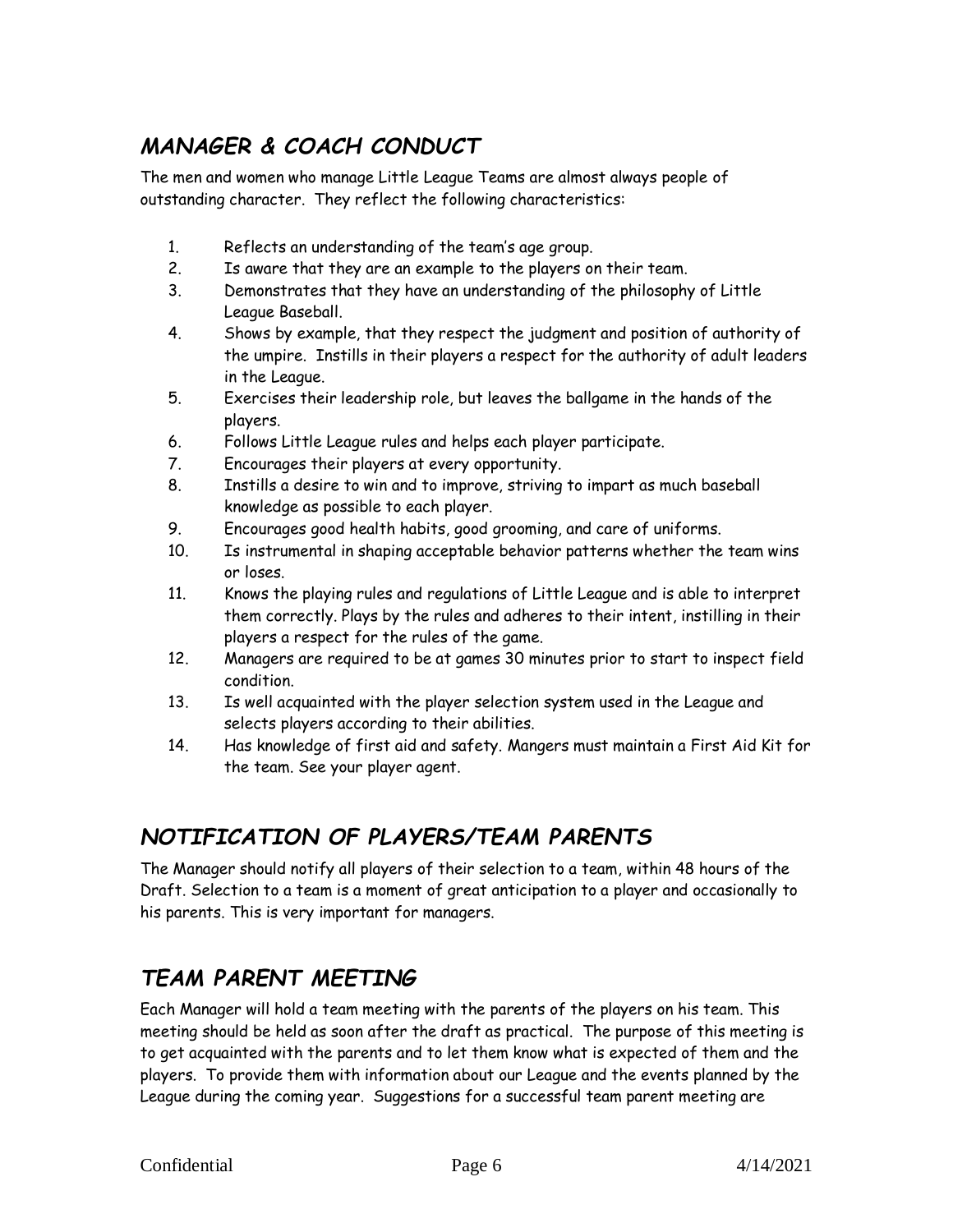presented below (be prepared with notes and an agenda):

- 1. Introduce yourself, your Coach, and your backgrounds.
- 2. Have a copy of the team roster for every child with you and your Coach's phone numbers and each player's address, phone number and parents name
- 3. Present practice locations and start and finish times. Point out that the Manager is required to never leave the practice area until all of his players ride their bikes for home or are picked up. Make sure the parents are aware of what you will do when they are late. Stress the importance of attending all practices. Baseball is a team game and skills must be practiced with the other players in their positions. If someone misses a practice, then the team suffers. Explain your discipline procedures for missed practices, etc.
- 4. Distribute rules to all parents and encourage parents to review the rules with the players.
- 5. Explain special Little League Rules such as minimum playing time, pitching limitation, etc.
- 6. Explain and discuss parent and player conduct.
- 7. Equipment needed for practices: Gloves, shoes, hats, long pants, helmets, Cups and other safety equipment. Require clean and complete uniforms for every game. Explain field cleanup schedule.
- 8. Recruit Team Parent, Scorekeeper, Snack Parents, etc.. **GET PARENTS INVOLVED**.
- 9. Explain fund-raisers and the need for money above sign-ups
- 10. Explain the use of the website for team information, rainouts and league updates.
- 11. Question and answer period

If you have done this properly, this meeting will get you off to a great start with your kids and their parents. If you look prepared, they will respect you and go along with your plans.

The following material goes into a little more detail on some of the subjects to be discussed at the team meeting:

- 1. Little League is a parent supported and directed organization and the parents are expected to volunteer full cooperation when called upon to assist. Functions and positions requiring parent assistance include Coaches, Team Parents, Scorekeepers, Field Maintenance and cleanup, and Board of Directors assignment. Parents are invited and encouraged to attend League Meetings.
- 2. A Team Parent (probably the most important person after the Manager and Coaches - good teams have great team parents) helps the Manager with phone duties and snack schedules.
- 3. Each team will need an official Scorekeeper for all games. If your Scorekeeper needs some scorekeeping instructions, call you're Player Agent.
- 4. The conduct of parents, when in contact with Managers, Coaches, players or umpires, shall be that of a responsible adult above reproach at all times. Problems between Managers and parents shall be discussed away from players, preferably away from the ball field. Parents should remember that no one is perfect and that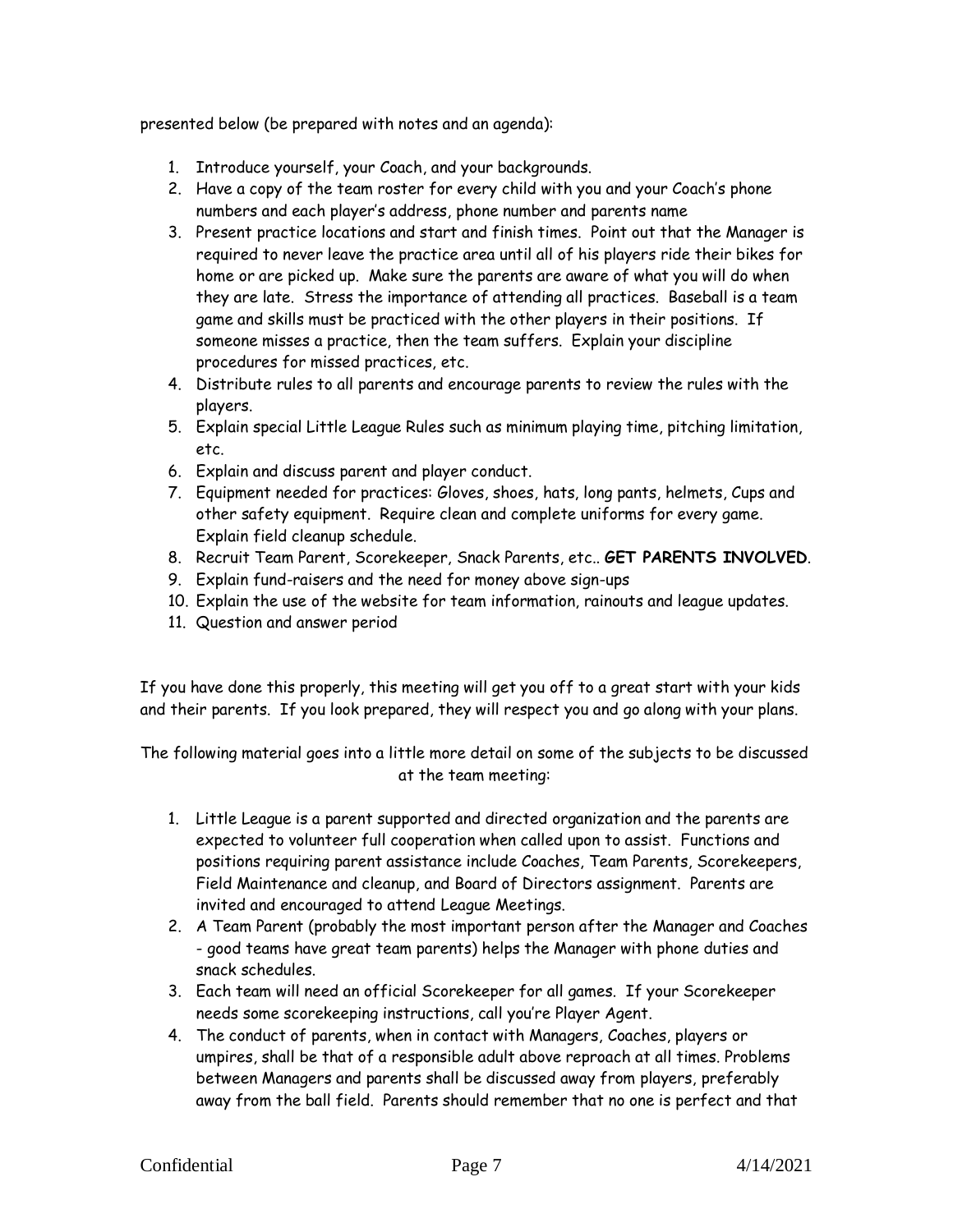almost everyone is an unpaid volunteer who is trying their best to help the children. Parents should be reminded of the importance that children need encouragement, not criticism and that they should congratulate winners and encourage losers, and above all, they should enjoy the game and the children striving.

#### <span id="page-7-0"></span>**SCOREKEEPER:**

Both teams shall provide a Scorekeeper who is responsible for the accurate recording of the game including pitch count as defined by the supplemental rules. They will maintain agreement throughout the duration of the game. (Time may be called for this purpose.) The Scorekeeper for the home team shall be designated as the official Scorekeeper and should use the Official Score Book that has been distributed with the equipment bags.

## <span id="page-7-1"></span>*PRACTICES*

Practice is where the player acquires and develops the fundamental skills. Games are nothing more than demonstrations of the learned skills. Managers should continue practices right up to the end of the season. Running effective practices is a real art and the Managers need to try to improve their skills at every opportunity.

# <span id="page-7-2"></span>*EQUIPMENT*

Equipment will be issued to the Managers, who will be responsible for its return at the end of the season. Managers will be asked to sign for all equipment issued by the Equipment Manager. Equipment that is broken or damaged during the season must be repaired or exchanged with the Equipment Manager. Damaged safety equipment such as batting helmets and catching gear shall not be used. All players must wear an official Chest protector and throat guard. Boys and girls playing the position of catcher in games and practice must wear a protective cup. This is considered personal equipment and is not provided by the League. Do not leave ice packs in the bottom of the equipment bag or they will break open, eat out the bottom of the bag, and destroy any equipment, including your car that it comes in contact with. The liquid in the bag is more than a little bit caustic. Never apply a leaking ice pack to a player's skin.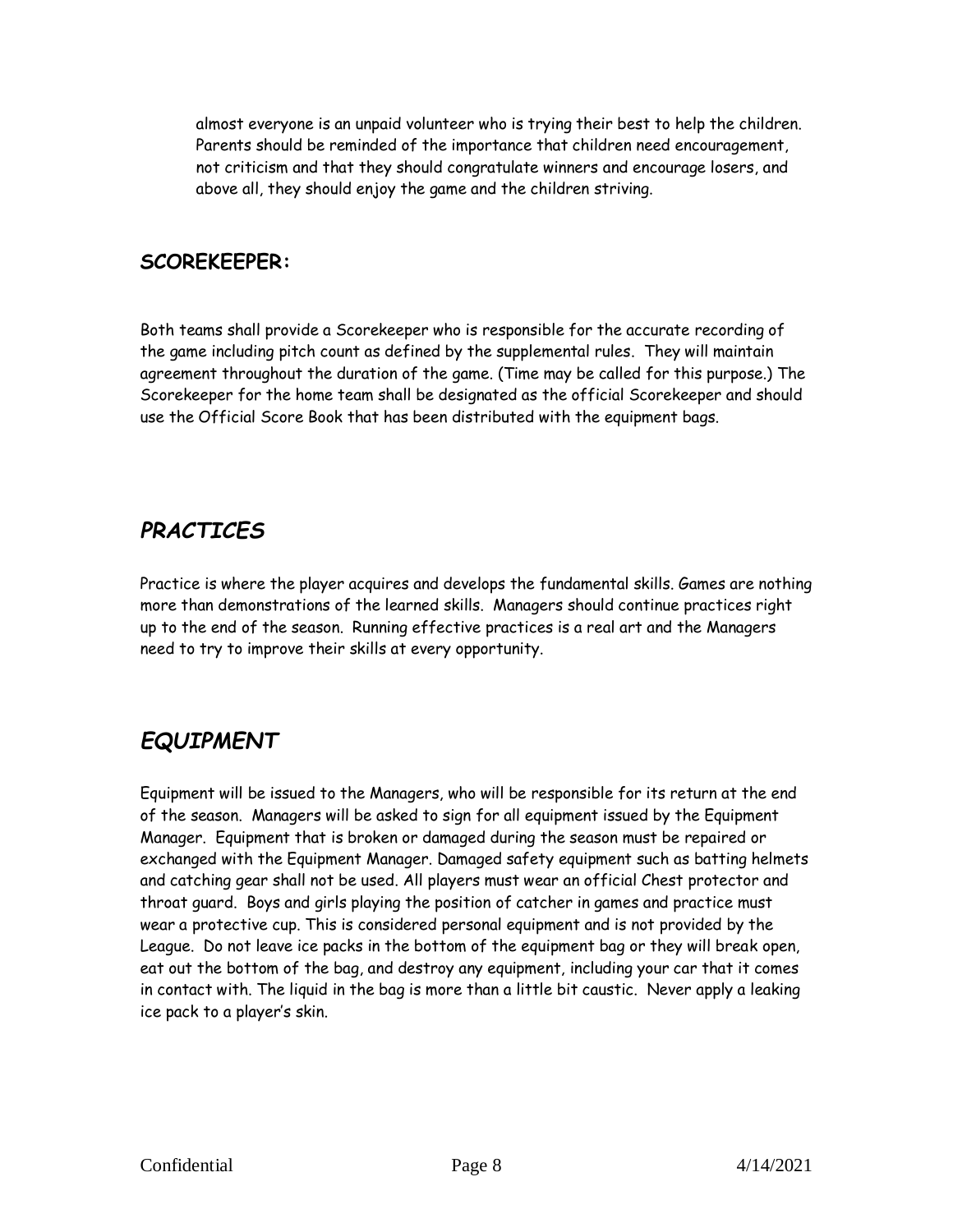# <span id="page-8-0"></span>*UNIFORMS*

Uniforms will be issued to all registered players. The uniforms will consist of the following: Intramural Hat, Shirt, Pants, & Socks. These are for the child to keep. Uniforms are expected to be clean before each game. EMLL will furnish all of the above for the players to keep. Each Child is expected to be in uniform for each game. The first time out of uniform they will be warned. The second offense they will not be allowed to play until the "out of Uniform" is corrected. Players are not permitted to wear Travel Uniforms during intramural or games.

# <span id="page-8-1"></span>*EMERGENCY PROCEDURES*

- 1. In the event of accident or injury:
	- a. Use available first aid and secure medical assistance as quickly as possible. First Aid Kits should be maintained by the Manager.
	- b. Secure the assistance of the East Meadow Fire Department 542-0576 or call 911.
	- c. Notify a member of the Board. (The President, Vice President or Player Agent & Safety Officer.)
	- d. Complete the necessary accident Claim Report (Forms can be found at the snack stand)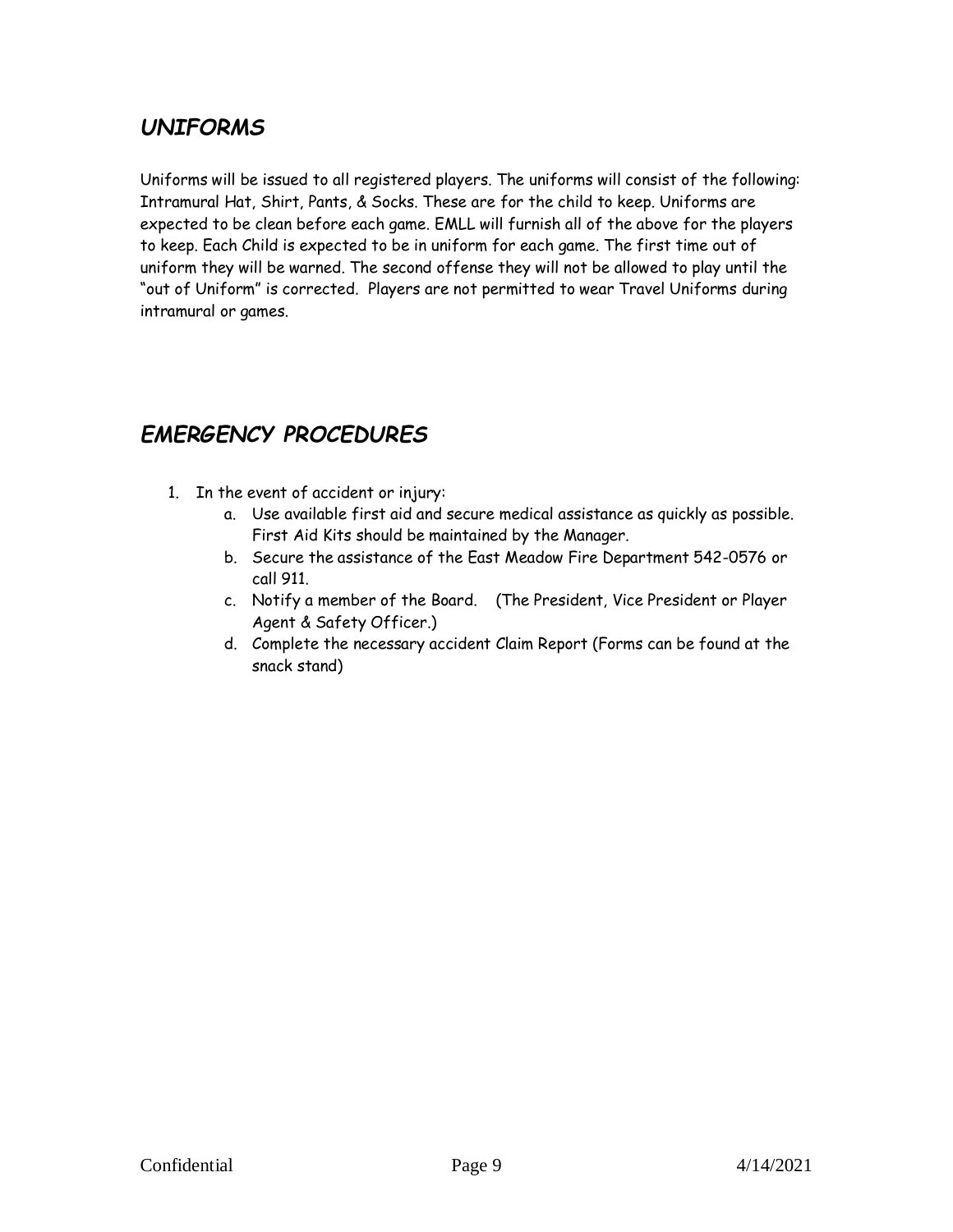# <span id="page-9-0"></span>**PLAYING RULES**

T.

# <span id="page-9-1"></span>*GENERAL & SUPPLEMENTAL RULES*

<span id="page-9-3"></span><span id="page-9-2"></span>

| Little League Supplemental Rules |                                                                                                                                                                                                                                                                                                                                                                   |  |  |
|----------------------------------|-------------------------------------------------------------------------------------------------------------------------------------------------------------------------------------------------------------------------------------------------------------------------------------------------------------------------------------------------------------------|--|--|
|                                  | All Division (Rookies, Farms, Minors, and Majors)                                                                                                                                                                                                                                                                                                                 |  |  |
| $\mathbf{1}$                     | Team players, Managers and two adult coaches are the only personnel allowed in the<br>dugout area. (Exceptions: Rookies 7 division may have one additional adult coach).                                                                                                                                                                                          |  |  |
| $\overline{c}$                   | Rainout information will be available on the website                                                                                                                                                                                                                                                                                                              |  |  |
| $\mathbf{3}$                     | Line-ups, including first & last name with uniform #s must be exchanged before each<br>game.                                                                                                                                                                                                                                                                      |  |  |
| 4                                | A game can be played with minimum of 8 players. The official game begins when the first<br>pitch is thrown.                                                                                                                                                                                                                                                       |  |  |
| 5                                | Each actively participating player must play a minimum of 4 innings on the field in each<br>game except when the home team is winning after $5\frac{1}{2}$ innings or the game is shortened<br>by the 15 run rule, darkness or weather conditions. If a player shows up late, they will go<br>to the bottom of the lineup after the line-ups have been exchanged. |  |  |
| 6                                | In the event a Manager determines a player should play less than the minimum number<br>of innings the case will be referred to the player agent. Managers will not enforce this<br>rule without the approval of the LL Board.                                                                                                                                     |  |  |
| 7                                | Free substitutions of players are permitted-except pitchers.                                                                                                                                                                                                                                                                                                      |  |  |
| 8                                | All players should be in full uniform; shirt must be tucked into pants. An intramural hat<br>and shirt must be worn on the field.                                                                                                                                                                                                                                 |  |  |
| 9                                | All players must bat consecutively during the game, whether they are playing the field<br>or not (universal batting order).                                                                                                                                                                                                                                       |  |  |
| 10                               | All batters, player coaches and base runners must wear a batting helmet.                                                                                                                                                                                                                                                                                          |  |  |
| 11                               | A) Intentionally Thrown Equipment: The offending team will receive a warning from the<br>umpire at the time of the infraction. A second infraction will cause the removal of that<br>player.                                                                                                                                                                      |  |  |
|                                  | B) Unintentionally Thrown Equipment: The offending team will receive a warning from<br>the umpire at the time of the infraction. A second infraction will result in the player<br>being called out.                                                                                                                                                               |  |  |
| 12                               | Twice in an inning or third visit to the same pitcher will cause the removal of that<br>pitcher.                                                                                                                                                                                                                                                                  |  |  |
| 13                               | If a pitcher hits 3 batters in an inning, he or she must be removed from the mound.                                                                                                                                                                                                                                                                               |  |  |
| 14                               | There will be a 15 run rule. In the event a team develops a lead of 15 runs and the<br>trailing team has had 4 full at bats. Both teams get equal at bats.                                                                                                                                                                                                        |  |  |
| 15                               | Pitcher in jeopardy of reaching the pitch count may finish pitching to the player at bat.<br>But at the end of that players at bat, a new Pitcher is to be brought in.                                                                                                                                                                                            |  |  |
| 16                               | Days of Rest - Pitchers are required to follow the days of rest schedule below:<br>Pitch Count (1-20) - 0 Day of rest between outings<br>Pitch Count (21-35) - 1 Day of rest between outings<br>Pitch Count (36-50) - 2 Days of rest between outings                                                                                                              |  |  |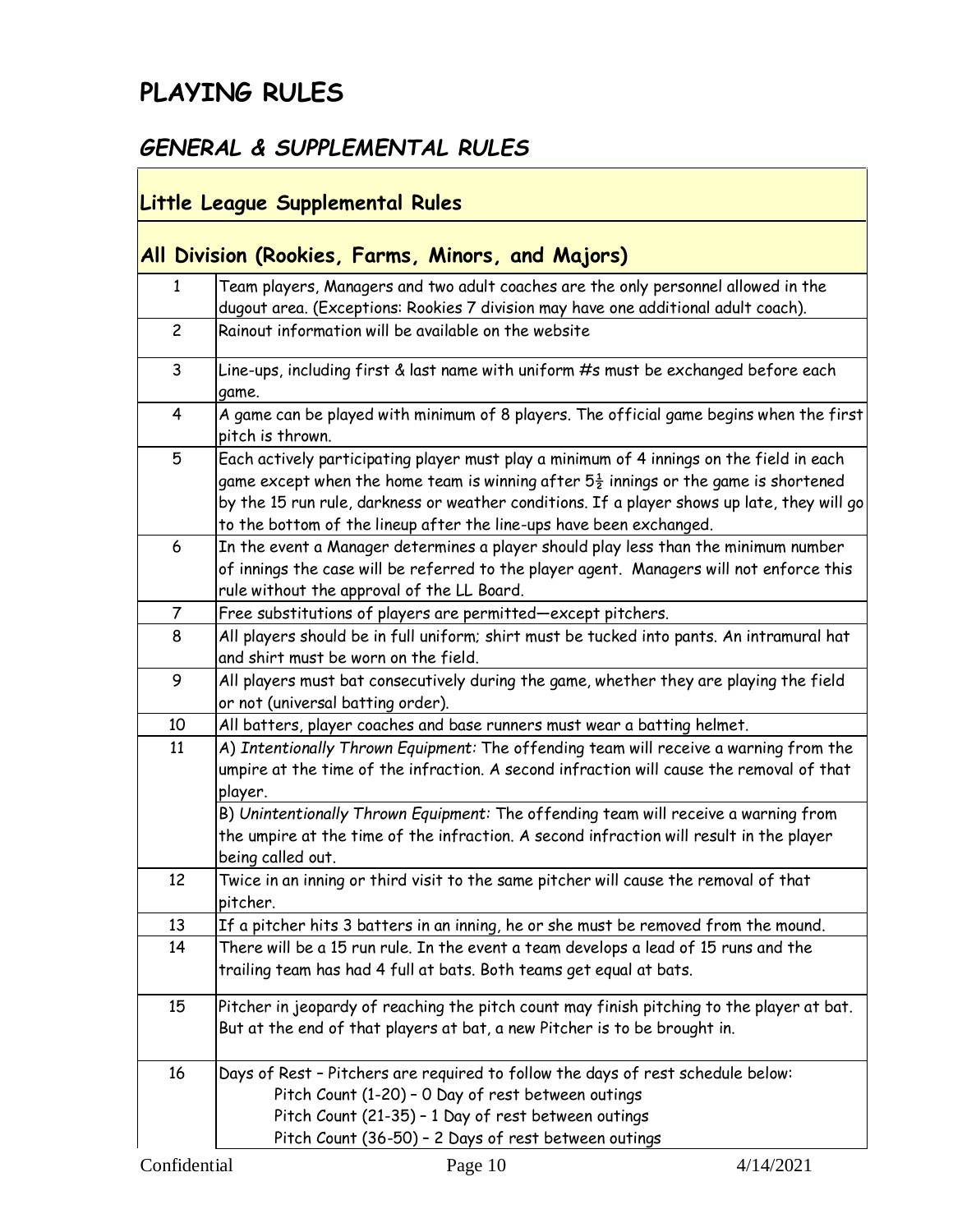<span id="page-10-0"></span>

|                | Pitch Count (51-65) - 3 Days of rest between outings                                                                            |  |  |
|----------------|---------------------------------------------------------------------------------------------------------------------------------|--|--|
|                | Pitch Count (66 to Max) - 4 Days of rest between outings                                                                        |  |  |
|                | Rookie 8 Max- 50 pitches<br>Minors Max- 75 pitches                                                                              |  |  |
|                | Farms Max- 75 pitches<br>Majors Max- 85 pitches                                                                                 |  |  |
|                | A pitcher who delivers 41 or more pitches in a game cannot play the position of                                                 |  |  |
|                | Catcher for the remainder of that day.                                                                                          |  |  |
|                | A player playing the position of Catcher, can only catch a MAXIMUM of 3 innings                                                 |  |  |
|                | to be eligible to pitch in that game (Majors max 4 innings). If he catches more                                                 |  |  |
|                | than 3 innings he is not eligible to pitch in that game.                                                                        |  |  |
| 17             | Majors, Minors and Farms: Intentional walks are prohibited.                                                                     |  |  |
|                |                                                                                                                                 |  |  |
| 18             | There is no on-deck batter, and there will be no swinging of bats in the dugout-no                                              |  |  |
|                | donuts.                                                                                                                         |  |  |
| 19             | Traditional batting practice and pitcher warm-up is not permitted on the infield before<br>games.                               |  |  |
| 20             | There is no leading in any division.                                                                                            |  |  |
| 21             | There will be a 14 Game Schedule. Final Standings will be determined by the least                                               |  |  |
|                | number of games played for a given team within the division. (ex: Team A plays 14                                               |  |  |
|                | games, team B plays 12, the standings will be determined by the first 12 games played)                                          |  |  |
| 22             | No inning of a game can begin after 2 hours from the start time. Should a new inning                                            |  |  |
|                | begin before the cutoff is reached, then the inning is played until completion. There is                                        |  |  |
|                | no drop dead time limit. The score will be presented based on the last complete inning.                                         |  |  |
|                |                                                                                                                                 |  |  |
|                | <b>Rookie Division</b>                                                                                                          |  |  |
| $\mathbf{1}$   | Defensive team will consist of 10 players including 4 outfielders.                                                              |  |  |
| $\overline{c}$ | There is no bunting, stealing or infield fly rule.                                                                              |  |  |
| $\overline{3}$ | There is no advancing after the catch of a fly ball (tagging up). Base runners are in<br>jeopardy.                              |  |  |
| 4              | If there is an overthrow to any base, the runner will get that base and is entitled to try                                      |  |  |
|                | for the next base. All base runners are in jeopardy. However, only one overthrow will be                                        |  |  |
|                | permitted per batted ball.                                                                                                      |  |  |
| 5              | Adult coaches must be used at first and third bases.                                                                            |  |  |
| 6              | One adult coach may be placed at a strategic location on the outfield grass during play.                                        |  |  |
| $\overline{7}$ | There is a 5 run per inning rule. No team may score than 5 runs except in the last inning.                                      |  |  |
| 8              | Batters have 5 pitches to put the ball in play. After the 5th pitch, the batter is                                              |  |  |
|                | declared out. This applies even if the pitch is a foul ball. There are no walks. (Where                                         |  |  |
|                | machine is used)                                                                                                                |  |  |
| 9              | If a batted ball hits the machine, the ball is declared dead. The batter is entitled to                                         |  |  |
|                | first base and all base runners advance one base. No one is in jeopardy.                                                        |  |  |
| 10             | On a batted ball, if a thrown ball hits the machine the ball is declared dead. Base                                             |  |  |
|                | runners advance one base. No one is in jeopardy. When ball is sent back to pitcher, the                                         |  |  |
|                | ball is dead.                                                                                                                   |  |  |
| 11             | If the catcher is on base with two outs, he must be substituted with the last player out                                        |  |  |
|                | so the Catcher can suit up.                                                                                                     |  |  |
|                |                                                                                                                                 |  |  |
| 12             | Rookie 8 Division will have a 50 pitch count per game and limited to 2 innings per game                                         |  |  |
|                | with a maximum of 4 innings per week (Sunday to Saturday). A single pitch thrown in an<br>inning constitutes an inning pitched. |  |  |
|                |                                                                                                                                 |  |  |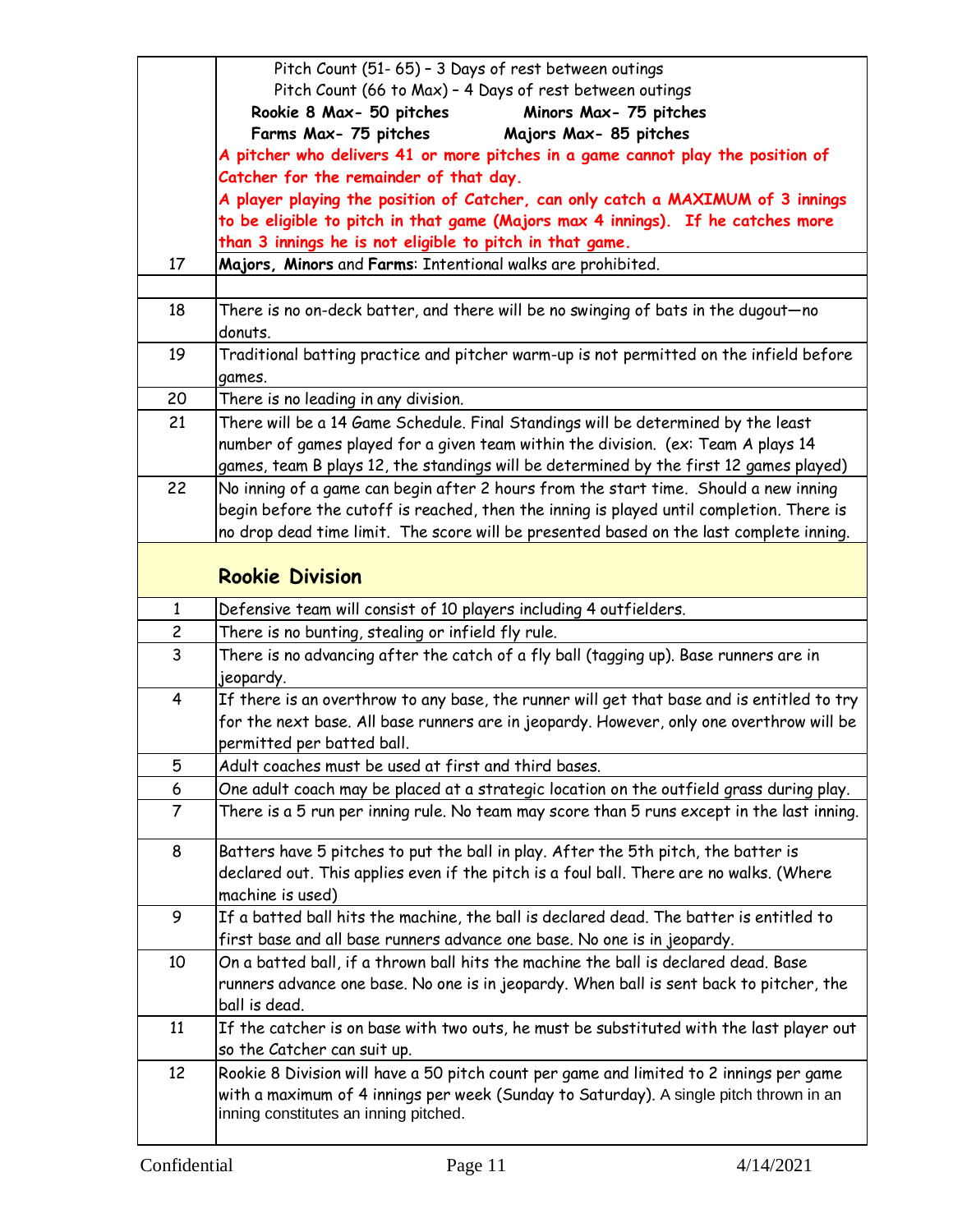<span id="page-11-1"></span><span id="page-11-0"></span>

| 13                    | If a Pitcher walks 4 (Consecutive) batters in an inning the batting team's coach will pitch                                                                                                                                                                                                                                                                                            |  |
|-----------------------|----------------------------------------------------------------------------------------------------------------------------------------------------------------------------------------------------------------------------------------------------------------------------------------------------------------------------------------------------------------------------------------|--|
|                       | the remainder of the inning.                                                                                                                                                                                                                                                                                                                                                           |  |
| 14                    | Rookie 8's will use a pitching machine until May 1st regardless of how many completed                                                                                                                                                                                                                                                                                                  |  |
|                       | games.                                                                                                                                                                                                                                                                                                                                                                                 |  |
| <b>Farms Division</b> |                                                                                                                                                                                                                                                                                                                                                                                        |  |
| $\mathbf{1}$          | Defensive team will consist of 10 players including 4 outfielders.                                                                                                                                                                                                                                                                                                                     |  |
| $\overline{c}$        | Bunting is permitted and there is no infield fly rule in effect.                                                                                                                                                                                                                                                                                                                       |  |
| $\mathsf{3}$          | Adult coaches must be at first and third bases; there is No outfield coach.                                                                                                                                                                                                                                                                                                            |  |
| 4                     | There is a 5 run per inning rule. No team may score than 5 runs except in the last inning.                                                                                                                                                                                                                                                                                             |  |
| 5                     | Farm Division will be a 75 Pitch Count per game and limited to 2 innings per game and a<br>maximum of 4 innings a week (Sunday to Saturday). A single pitch thrown in an inning<br>constitutes an inning pitched.                                                                                                                                                                      |  |
| 6                     | If there is an overthrow to any base, the runner will get that base and is entitled to try<br>for the next base. All base runners are in jeopardy.                                                                                                                                                                                                                                     |  |
| $\overline{7}$        | There is no stealing of home or second base. This includes wild pitches and passed balls.<br>A runner is still in jeopardy until he returns to the base he left. Note: If a runner<br>attempts to steal 3B and the Catcher overthrows 3B, the runner is not permitted to<br>advance home (Catcher gets a free throw). The runner is still in jeopardy until he<br>returns to the base. |  |
| 8                     | There is no delay stealing of any base. Once the ball is being thrown back to the pitcher<br>from the Catcher, the runner can no longer advance. A runner is still in jeopardy until he<br>returns to the base he left.                                                                                                                                                                |  |
| 9                     |                                                                                                                                                                                                                                                                                                                                                                                        |  |
|                       | If an 8 year old player needs to be called up, the Rookie 8 Player Agents must be                                                                                                                                                                                                                                                                                                      |  |
|                       | contacted (include the Farms Player Agents) to make the arrangements. 8 year olds                                                                                                                                                                                                                                                                                                      |  |
|                       | CANNOT pitch in the game and MUST bat last. They are allowed to play any position,                                                                                                                                                                                                                                                                                                     |  |
|                       | again, with the EXCEPTION of pitcher.                                                                                                                                                                                                                                                                                                                                                  |  |
|                       | <b>Minors Division</b>                                                                                                                                                                                                                                                                                                                                                                 |  |
| $\mathbf{1}$          | There will be only one successful steal of home plate allowed per inning (non-batted ball).<br>Note: A runner who advances to home on an overthrow from stealing 3B counts as a steal<br>because the advancement occurred on a non-batted ball. If second runner attempts to<br>steal, the runner is in jeopardy. If he reaches home, he is sent back to 3B.                           |  |
| $\overline{c}$        | There is no infield fly rule.                                                                                                                                                                                                                                                                                                                                                          |  |
| 3                     | Pitchers cannot pitch more than 3 innings per game and 6 innings per week.                                                                                                                                                                                                                                                                                                             |  |
| 4                     | There is a 5 run per inning rule. No team may score than 5 runs except in the last inning.<br>Unlimited runs in post season games.                                                                                                                                                                                                                                                     |  |
| 5                     | Minors - Full season of a 75 Pitch Count per game. 3 innings per game max and 6 innings                                                                                                                                                                                                                                                                                                |  |
|                       | per week (Sunday to Saturday). A single pitch thrown in an inning constitutes an inning<br>pitched.                                                                                                                                                                                                                                                                                    |  |
|                       | Any Curve ball thrown, designated by an official umpire, will be called a Ball.<br>$1st$ time = Ball & warning<br>2 <sup>nd</sup> offence = Automatic Walk.<br>3 <sup>rd</sup> time = Pitcher is removed. Batter is walked.                                                                                                                                                            |  |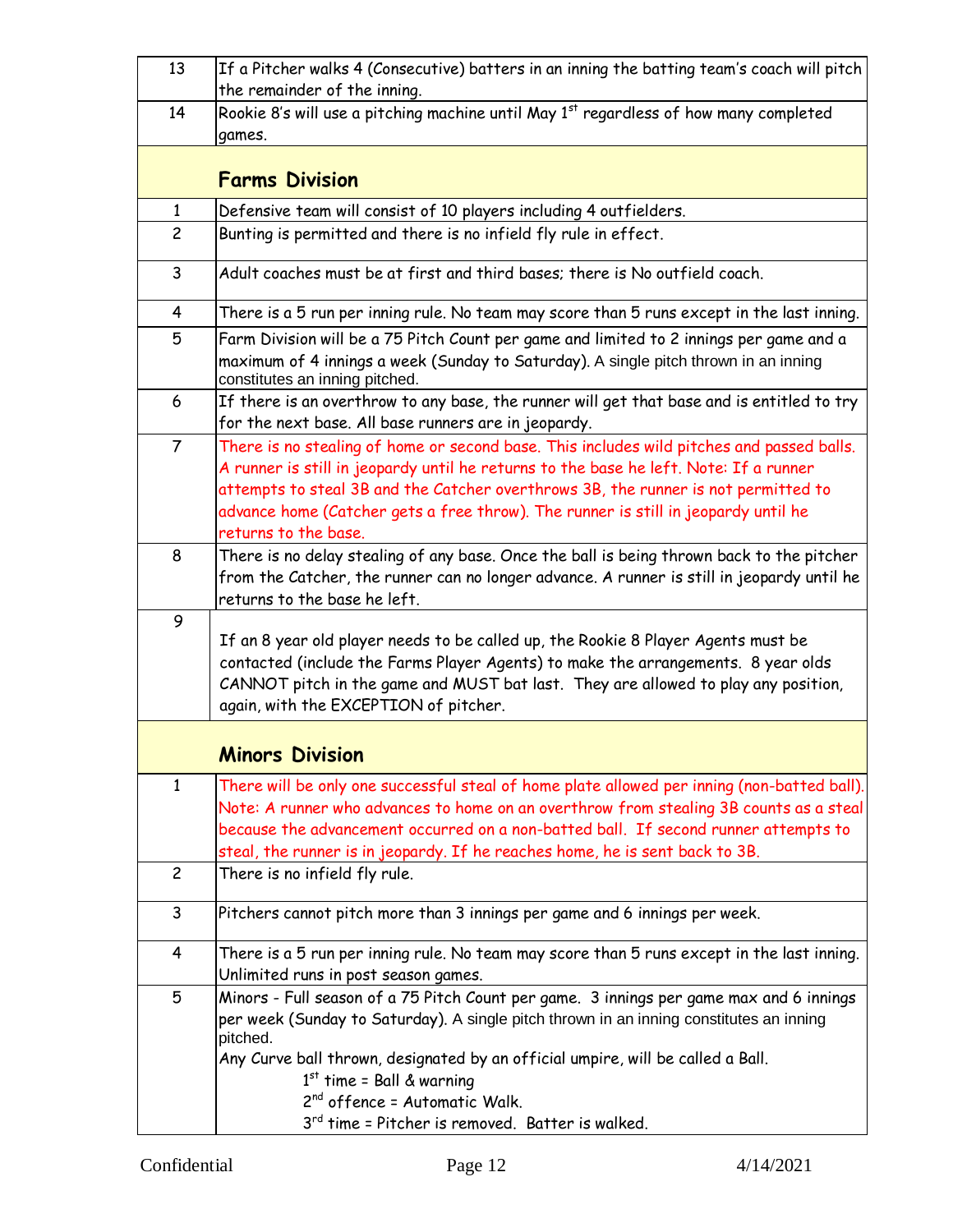<span id="page-12-1"></span><span id="page-12-0"></span>

|                | If Curve Ball is hit, it is a fair ball. But the above warnings remain.                                                                                                                                                                                                                                                                                                                                                                                                                                                                                                                                                               |
|----------------|---------------------------------------------------------------------------------------------------------------------------------------------------------------------------------------------------------------------------------------------------------------------------------------------------------------------------------------------------------------------------------------------------------------------------------------------------------------------------------------------------------------------------------------------------------------------------------------------------------------------------------------|
| 6              | A Manager may come out ONCE an inning to visit with the pitcher, if he comes out a<br>second time in the same inning, the pitcher MUST be removed. A Manager may come out<br>TWICE a GAME (in different innings) to visit with the pitcher, if he comes out a THIRD<br>time during the game, the pitcher MUST be removed. If a Manager comes out to talk to<br>his defense, this counts as a mound visit to the pitcher. A player removed as pitcher<br>may not return to the game in the position of pitcher. If a Manager comes out to check<br>on an injured player/pitcher this will NOT count as a mound visit.                  |
| 7              |                                                                                                                                                                                                                                                                                                                                                                                                                                                                                                                                                                                                                                       |
|                | If a 9 year old Farms player needs to be called up, the Farms Player Agents must be<br>contacted (include Minors Player Agents) to make the arrangements. 9 year olds<br>CANNOT pitch in the game and MUST bat last. They are allowed to play any position,<br>again, with the EXCEPTION of pitcher.                                                                                                                                                                                                                                                                                                                                  |
|                | <b>Majors Division</b>                                                                                                                                                                                                                                                                                                                                                                                                                                                                                                                                                                                                                |
| $\mathbf{1}$   | There is no limit on the number of 12 year olds who may pitch. 13 year olds are not<br>eligible to pitch.                                                                                                                                                                                                                                                                                                                                                                                                                                                                                                                             |
| $\overline{c}$ | Games will be 7 innings in length.                                                                                                                                                                                                                                                                                                                                                                                                                                                                                                                                                                                                    |
| $\mathbf{3}$   | Uncaught 3rd Strike in effect.                                                                                                                                                                                                                                                                                                                                                                                                                                                                                                                                                                                                        |
| 4              | Majors - First half of the Intramural Season, Pitchers will be limited to a Pitch Count of<br>85 pitches. 3 innings per game and 6 innings per week* (Sunday to Saturday). A single<br>pitch thrown in an inning constitutes an inning pitched.<br>Any Curve ball thrown, designated by an official umpire, will be called a Ball.<br>$1st$ time = Ball & warning<br>2 <sup>nd</sup> offence = Automatic Walk.<br>3 <sup>rd</sup> time = Pitcher is removed. Batter is walked.<br>If Curve Ball is hit, it is a fair ball. But the above warnings remain.                                                                             |
| 5              | *A player who pitches for Woodland MS (or any other MS) may not pitch a Majors<br>game once the Middle School pitching staff has been announced. Once the Middle<br>School season ends, Pitchers can pitch up to 6 innings in a game but is still limited to<br>a Pitch Count of 85.                                                                                                                                                                                                                                                                                                                                                  |
| 6              | If a Minors division player needs to be called up, the Minors Player Agents must be<br>contacted (include the Majors Player Agents) to make the arrangements. Only 11 year<br>old players can be called up. They must bat last and CANNOT pitch. They can play any<br>other position on the field.                                                                                                                                                                                                                                                                                                                                    |
| $\overline{7}$ | Majors Division: A Manager may come out ONCE an inning to visit with the pitcher, if he<br>comes out a second time in the same inning, the pitcher MUST be removed. A Manager<br>may come out TWICE a GAME (in different innings) to visit with the pitcher, if he<br>comes out a THIRD time during the game, the pitcher MUST be removed. If a Manager<br>comes out to talk to his defense, this counts as a mound visit to the pitcher. A player<br>removed as pitcher may not return to the game in the position of pitcher. If a Manager<br>comes out to check on an injured player/pitcher this will NOT count as a mound visit. |
|                | <b>All-Star Game</b>                                                                                                                                                                                                                                                                                                                                                                                                                                                                                                                                                                                                                  |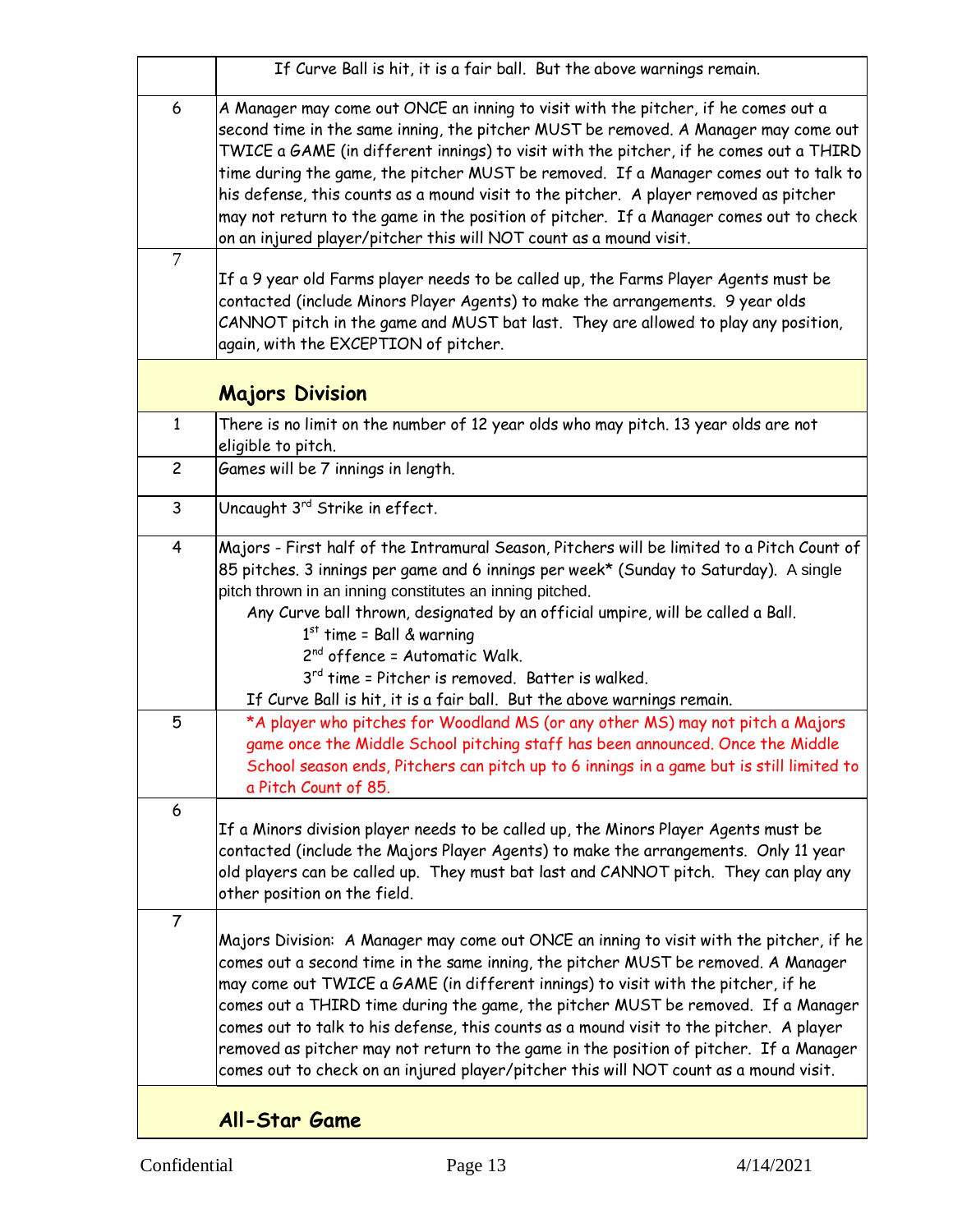| All players must play at least 4 innings in the field.                                                                               |
|--------------------------------------------------------------------------------------------------------------------------------------|
| The length of the games shall be 7 innings for the Rookies, Farms, Minors, and Majors.                                               |
| A pitcher removed from the mound for any reason other than injury, must play or has<br>played at some position a total of 4 innings. |
| There is a 1-inning limit per pitcher in all divisions.                                                                              |
|                                                                                                                                      |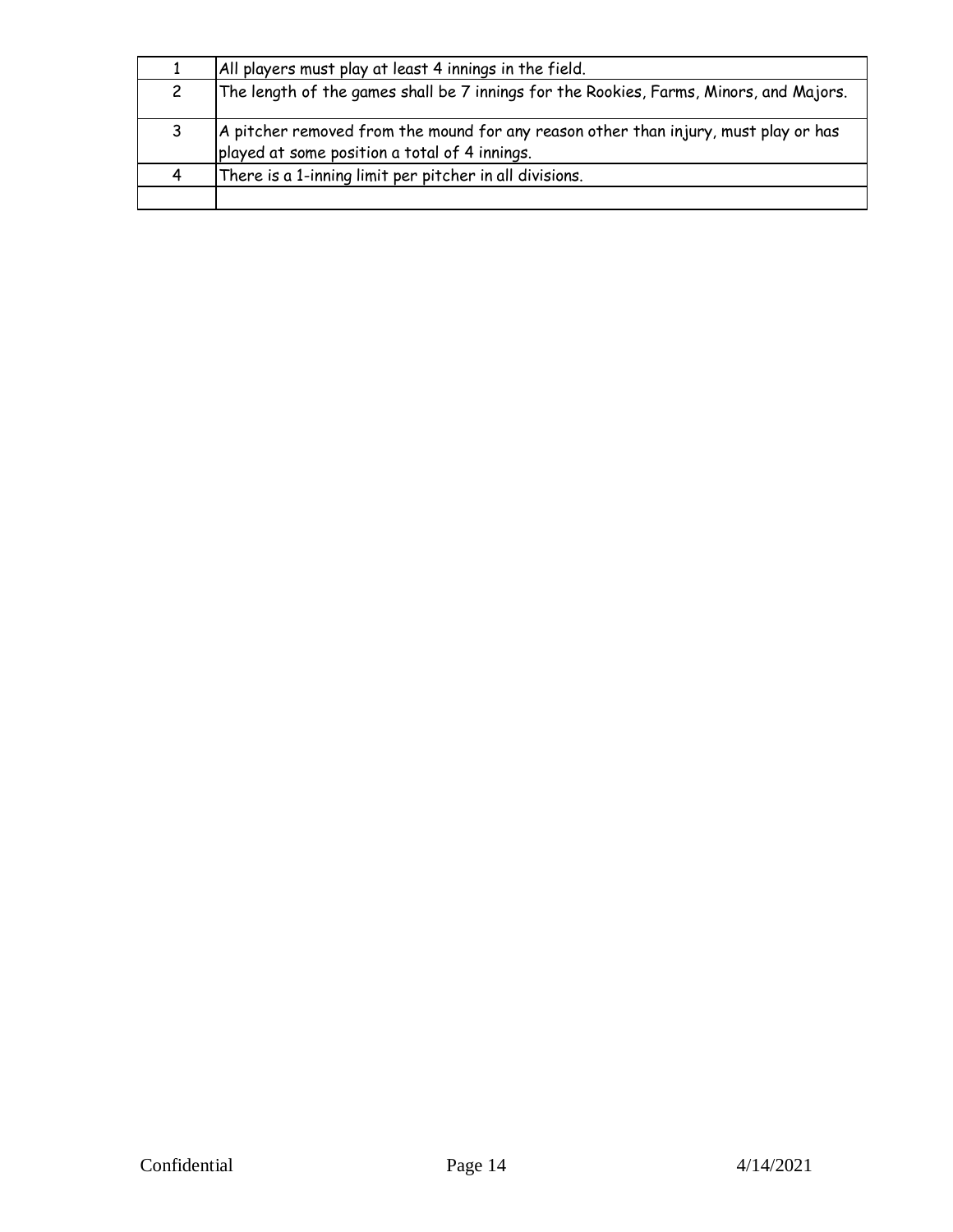# <span id="page-14-0"></span>**CONTACT INFORMATION**

# <span id="page-14-1"></span>*BOARD MEMBERS*

| <b>Title</b>      | <b>Name</b>        | <b>Email address</b> |
|-------------------|--------------------|----------------------|
| President         | Mike Catalano      | mikec@embsa.net      |
| Vice<br>President | Vic Cassano        | vcassano@embsa.net   |
| Secretary         | Dan Klepner        | dank@embsa.net       |
| Director          | Alan Haber         | alanh@embsa.net      |
| Director          | Mark LoPorto       | markl@embsa.net      |
| Director          | Vic Cassano        | vcassano@embsa.net   |
| Director          | Thanasi Iliopoulos | thanasi@embsa.net    |
| Director          | Dan Klepner        | dank@embsa.net       |
| Director          | Rob Wakely         | rewakely@verizon.net |
| Director          | Mike Dantuono      | miked@embsa.net      |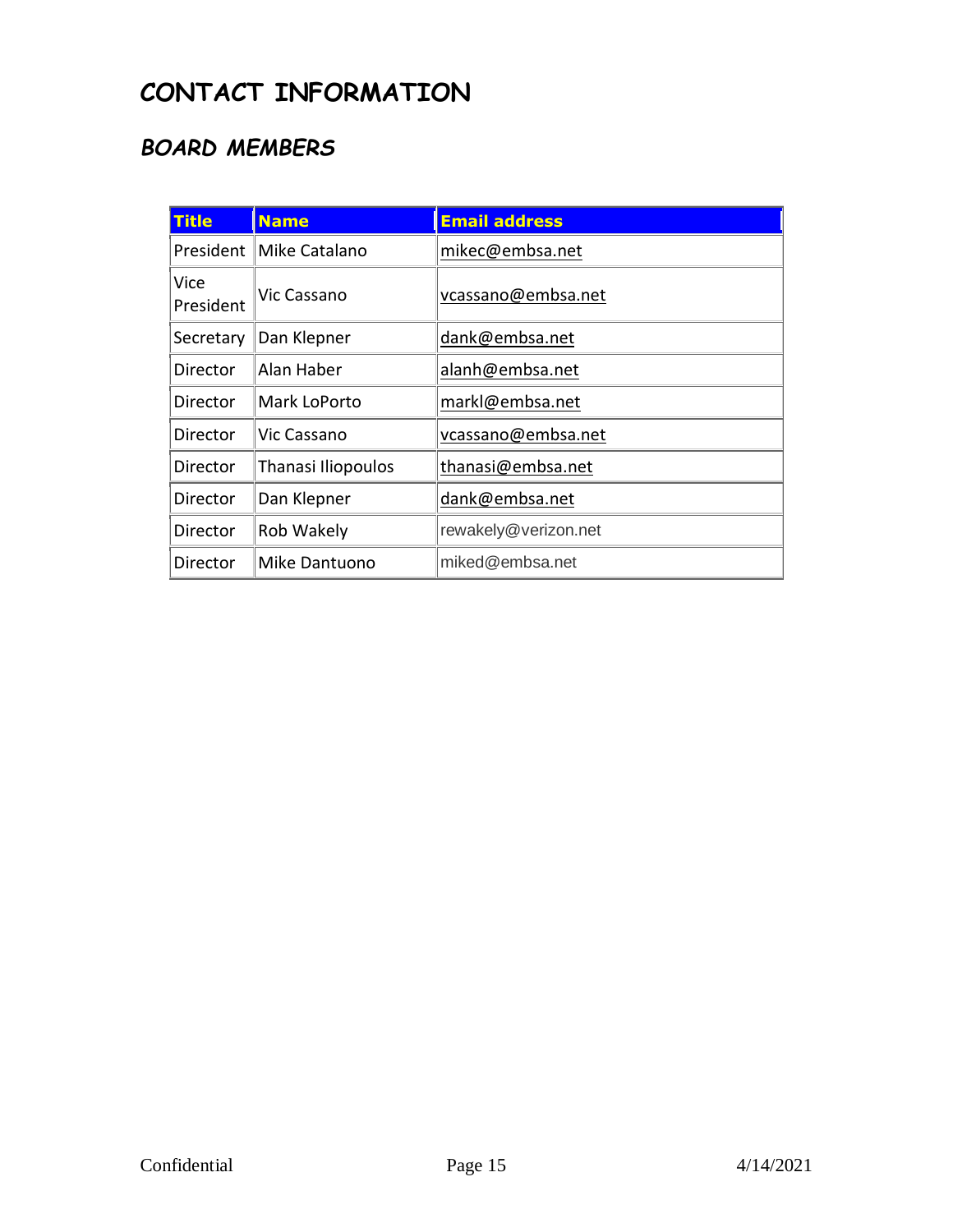# <span id="page-15-0"></span>*PLAYER AGENTS*

| <b>Player Agents</b> |                     |                      |
|----------------------|---------------------|----------------------|
|                      | Dan Klepner         | dank@embsa.net       |
| Rookies              | Vic Cassano         | vcassano@embsa.net   |
|                      | Mark LoPorto        | markl@embsa.net      |
|                      | Mike Dantuono       | miked@embsa.net      |
| <b>Minors</b>        | Thanasi Iliopoulos  | thanasi@embsa.net    |
|                      | Rob Wakely          | rewakely@verizon.net |
| Majors               | <b>Todd Koehler</b> | toddk@embsa.net      |
|                      | Alan Haber          | alanh@embsa.net      |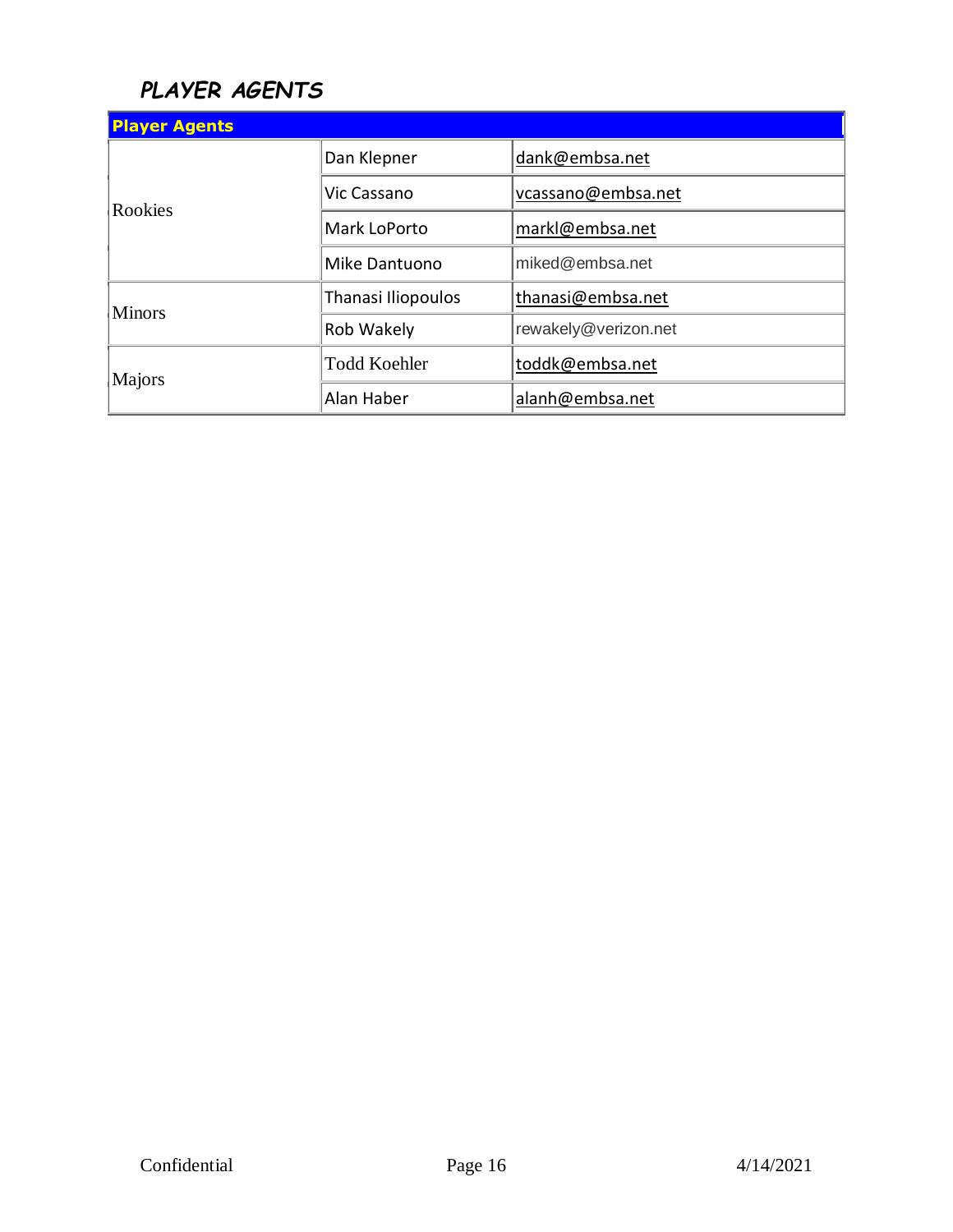# **Team Information: EMLL Spring 2021 Teams**

#### **Little League:**

#### **Majors**

| LL1 Viveiros | LL3 Cassano |
|--------------|-------------|
| LL2 Klepner  | LL4 Francis |

#### **Minors**

| LL11 Carretta | LL14 Small     |
|---------------|----------------|
| LL12 McBrien  | LL15 Sanderson |
| LL13 Brush    | LL16 Provitera |

#### **Rookies**

| LL31 Connolly | LL34 Reinhardt        |
|---------------|-----------------------|
| LL32 Heyman   | <b>LL35 Sanderson</b> |
| LL33 Morosoff | LL36 Smith            |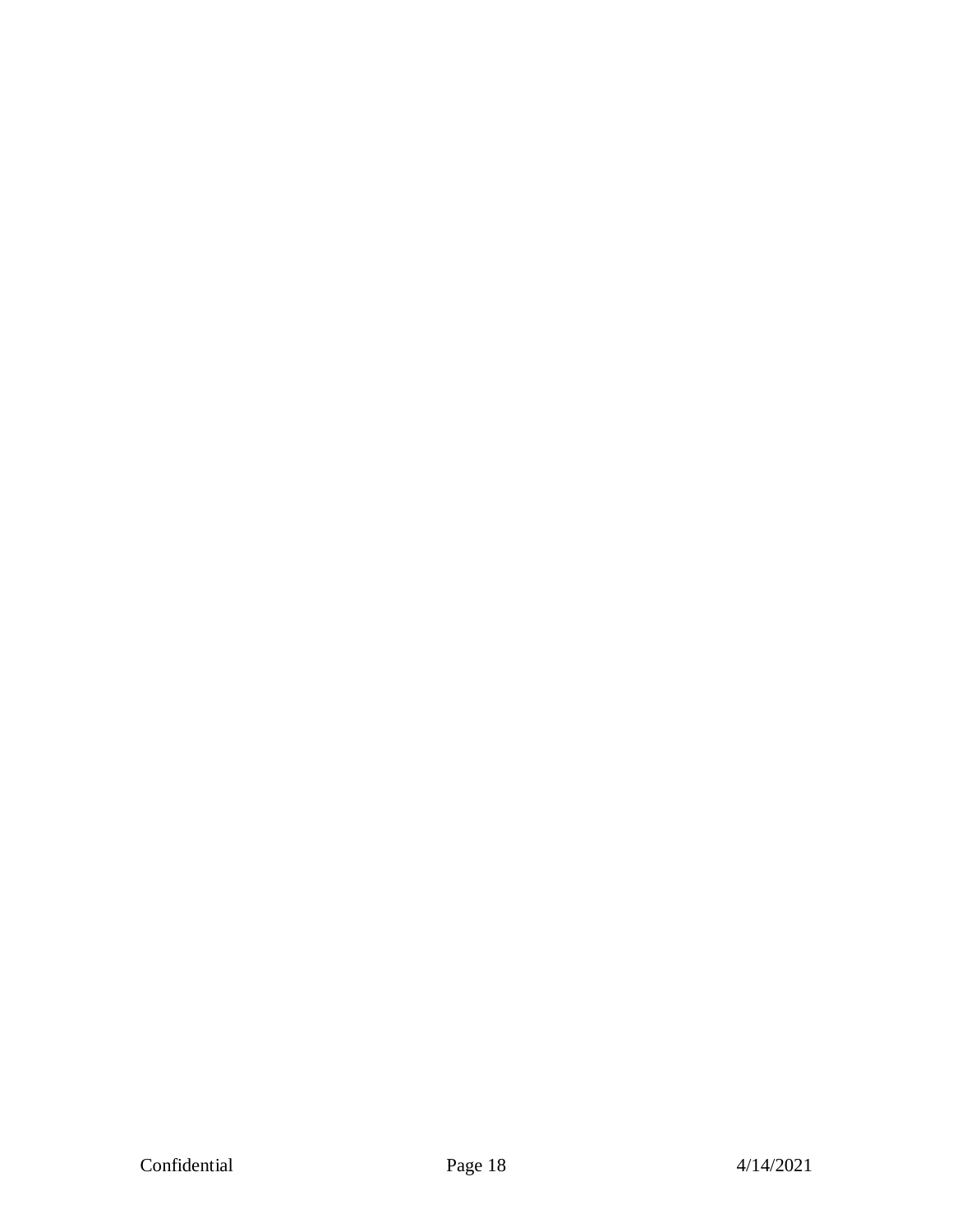# <span id="page-18-0"></span>*LITTLE LEAGUE UMPIRE - COORDINATOR'S*

Committee Lead

E-mail Address Cell Phone

<span id="page-18-1"></span>

Mel Kong mel@embsa.net

# **SCHEDULE INFORMATION**

Visit [www.embsa.net](http://www.embsa.net/) 

# <span id="page-18-2"></span>*BOARD MEETINGS*

The second Wednesday of each month

## <span id="page-18-3"></span>*WINTER CLINICS*

Visit [www.embsa.net](http://www.embsa.net/) for a complete schedule.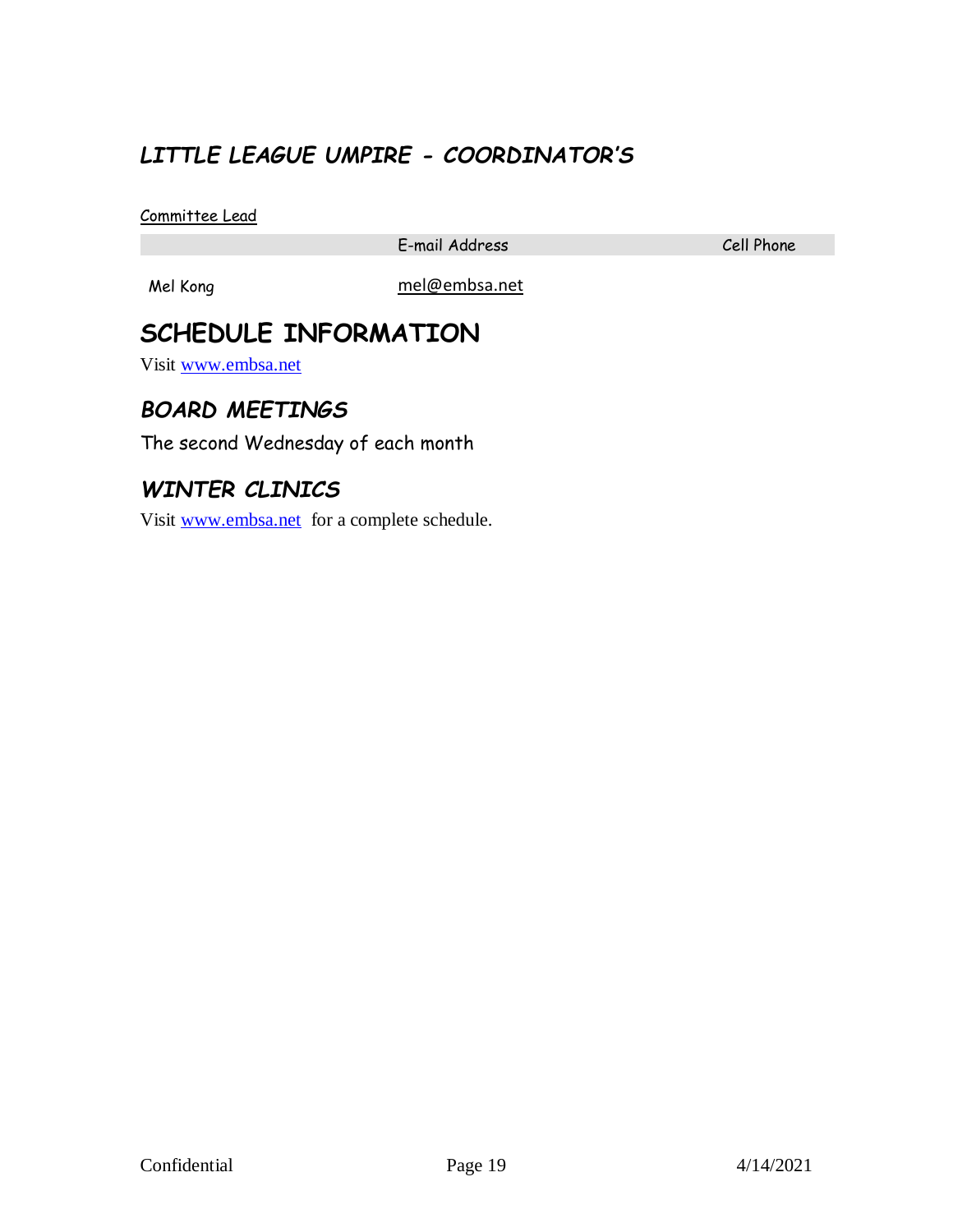#### <span id="page-19-0"></span>DRAFT DAY

East Meadow Little League uses a draft process to create teams in the Farms, Minor, and Major Divisions. All Managers will be notified by the Player Agents regarding draft date, location, and time. The draft picks are limited to 2 minutes each per round. Managers may invite one Team Coach to attend.

#### Draft Schedule

| Division            |
|---------------------|
| Majors              |
| Minors              |
| Farms               |
| Rookies (Mtg. Only) |

Draft rules for All Divisions

#### **Rookies**

- $\triangleright$  NO Draft. The Player Agent and Division Representative create the teams.
- $\triangleright$  Siblings will be placed on the same teams.

#### **Farms, Minors & Majors**

- $\triangleright$  All teams are redrafted from scratch each season.
- Each Manager will Receive a Draft Package which includes:
	- a. Welcome back Letter
	- b. Draft Selection Sheet
	- c. Little League Team Roster (Blank)
	- d. Supplemental Rating Sheets (Managers Versions from the clinics) "To be returned at the end of Draft Night"
	- e. League Rating Sheets (Previous Season's Managers Ratings) "To be returned at the end of Draft Night" – This Rating Sheet ascending order by rating.
	- f. Insurance Forms
	- g. Field Permits
	- h. Managers Handbook
	- i. Just a little boy Story
- $\triangleright$  Each Manager & Coaches kids ratings will determine the draft order the lower the combined rating number – the lower they will land in the draft order.
- $\triangleright$  Player Agent will determine the draft order regarding Lockouts based on the initial seeding of the Manager and coach's player's ability (i.e. Managers with a top 10 player may be locked out of the first round).
- $\triangleright$  Managers and one Coaches" child is placed on the team. No other player can be "protected" in the draft.
- $\triangleright$  Sponsor kids are guaranteed to a team and only one per team.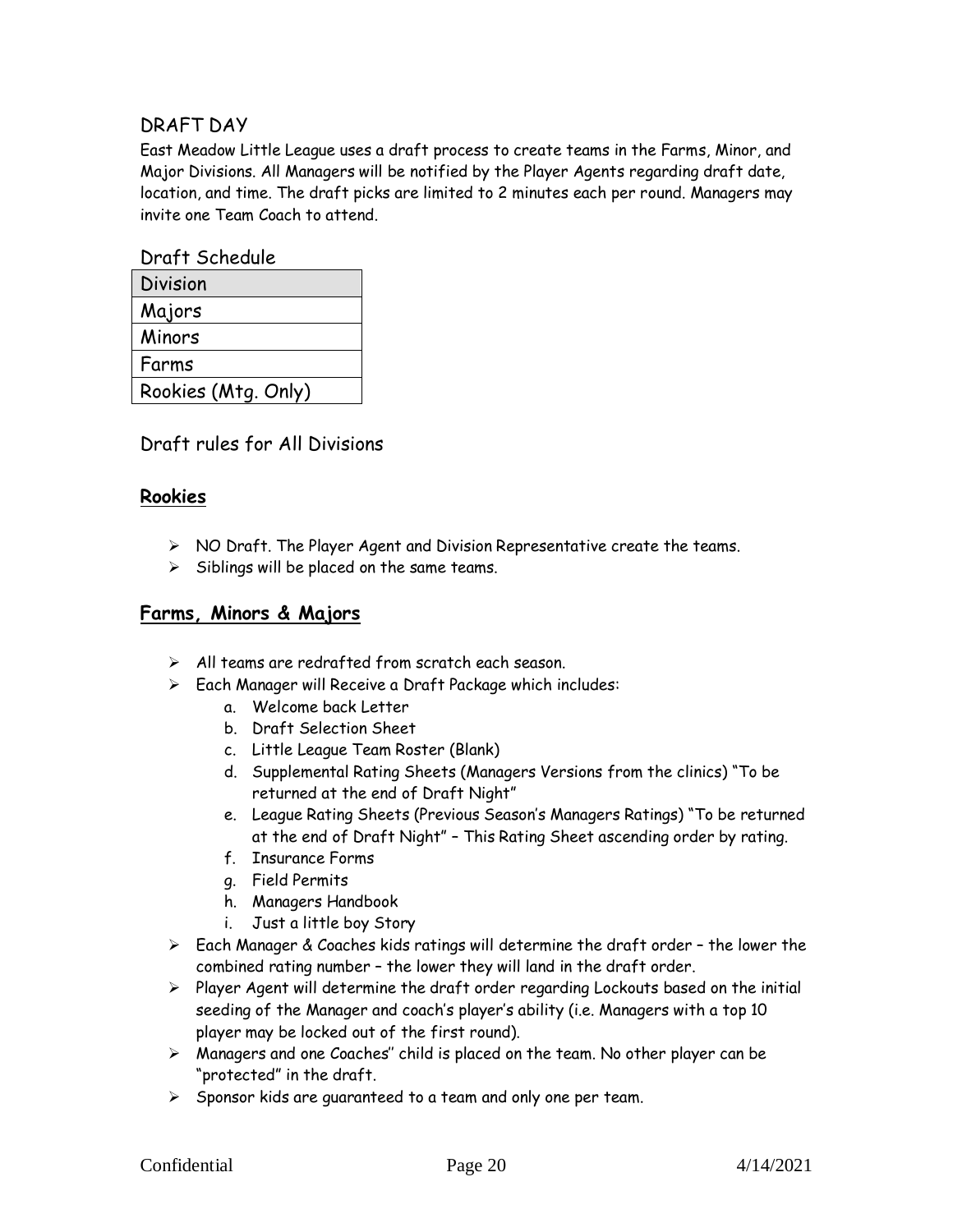- $\triangleright$  Siblings must be announced prior to the draft, but can be drafted separately.
- $\triangleright$  Late registration kids will be placed in draft order by the player agent.
- $\triangleright$  Managers will be handed a rating on the day of the draft 15 minutes prior to the draft.
- $\triangleright$  Each round is limited 2 minutes; failure to make a selection within 2 minutes will result in the Player Agent selecting the next available player for that team.
- $\triangleright$  No phone use permitted during the draft.
- $\triangleright$  There are two mandatory ratings clinics where a manager or coach must attend.
	- a. They will be handed a player list and it must be returned to the player agent prior to leaving the rating clinic. Failure to do so will result in forfeit of the management duty.
	- b. Ratings exist for many players; the managers' individual rating will be supplemental to the existing ratings and will be made available on Draft Day.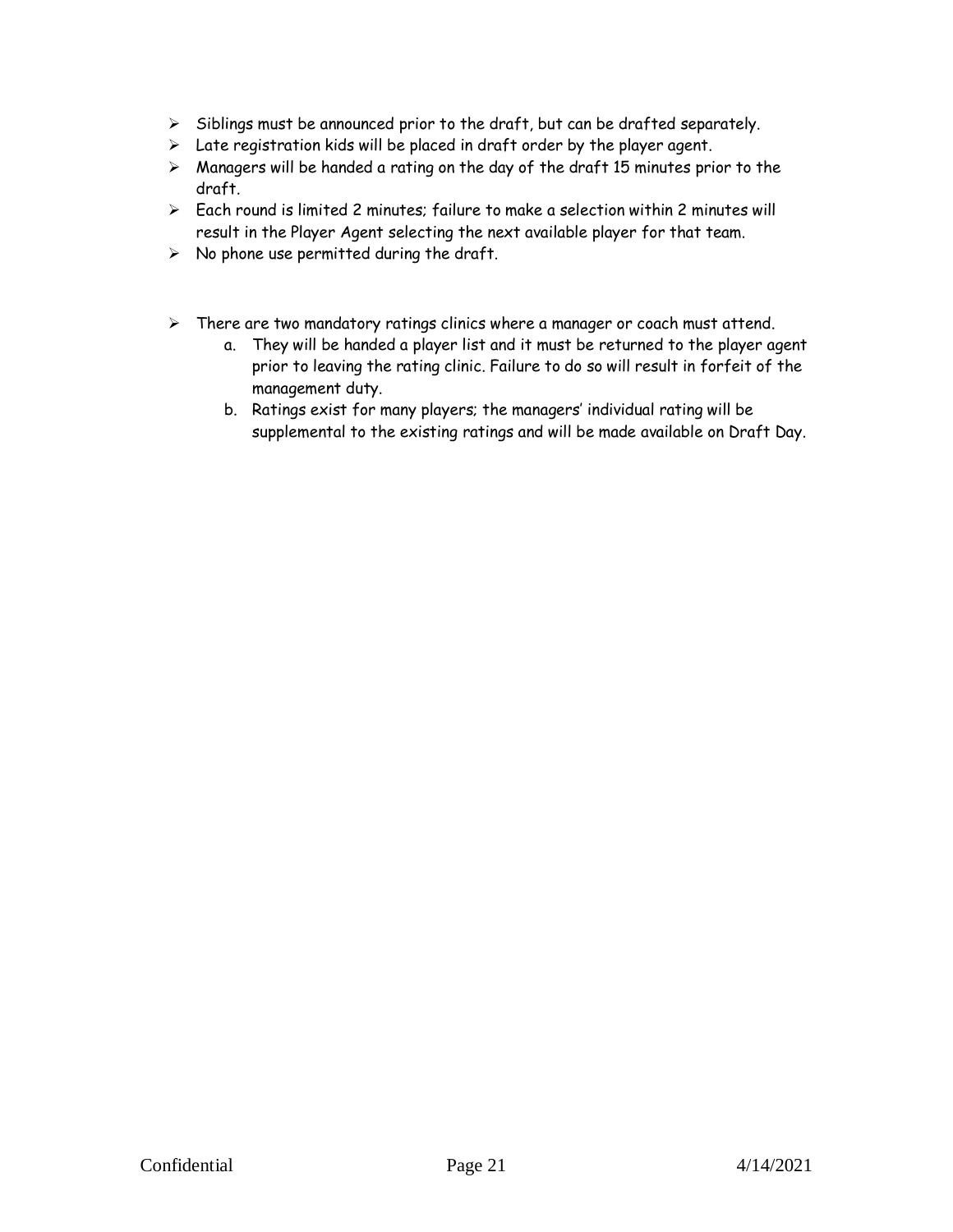# <span id="page-21-0"></span>*SEASON SCHEDULE*

Season Begins April 10, 2021 – see schedule for various times

# <span id="page-21-1"></span>*OPENING DAY PARADE*

When: NA 2021

Where:

Starts at Prospect Park pool.

Head East on Prospect Ave.

Make a left onto East Meadow Ave. Continue on East Meadow Ave until Front St.

Make a left onto Front St. Continue on Front St. until Merrick Ave. Make a right onto Merrick Ave.

Make a left into the senior living complex. Continue towards the Complex crossing over Glenn Curtis Blvd. and through the parking lot. Arrive at the Complex.

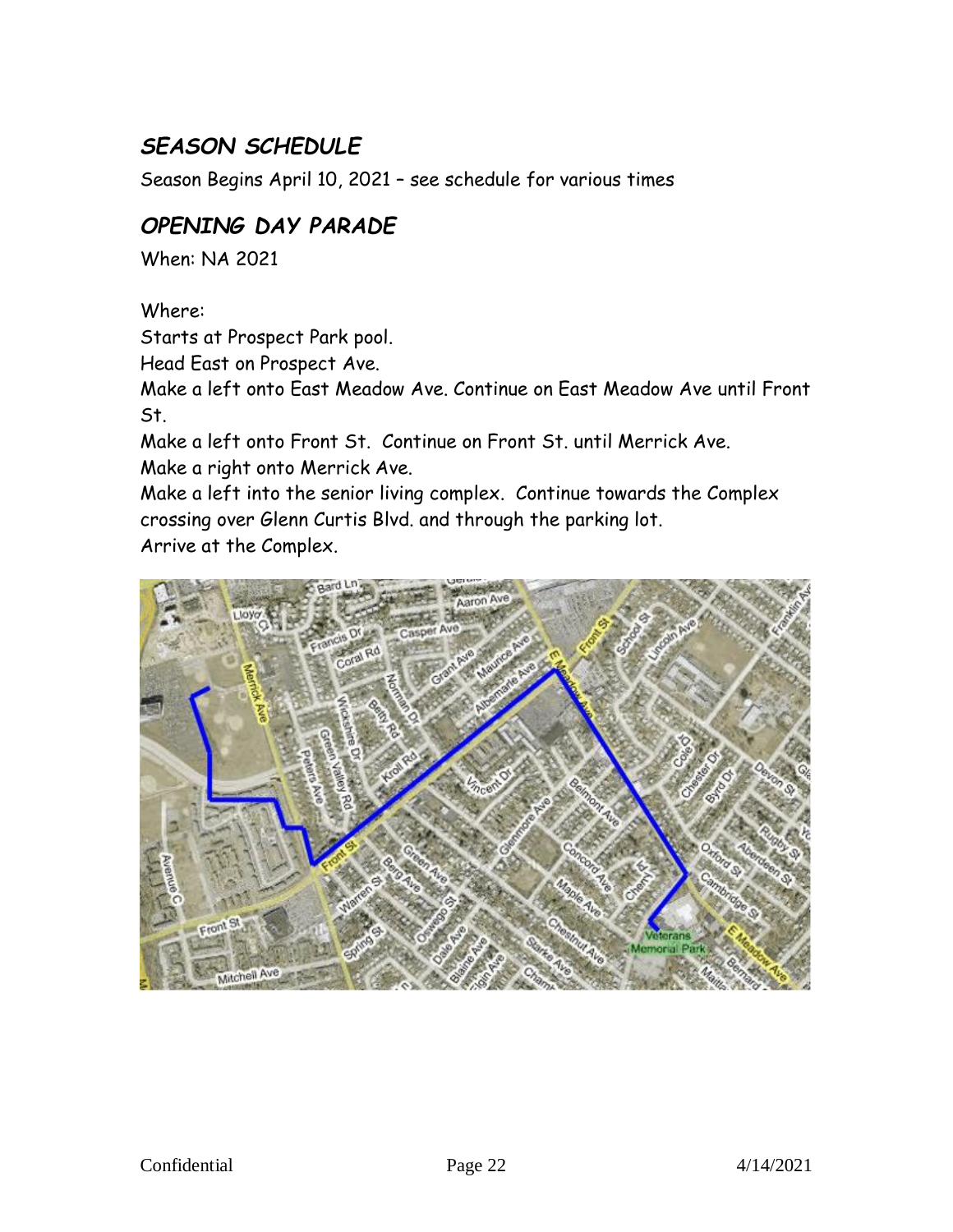How: Team Line ups will be determined at a later date…… be sure to ask your Player Agent prior to the parade.



What: After the Parade we stay at the Complex for some words from our many helpful politicians and enjoy the many fundraiser activities for the League.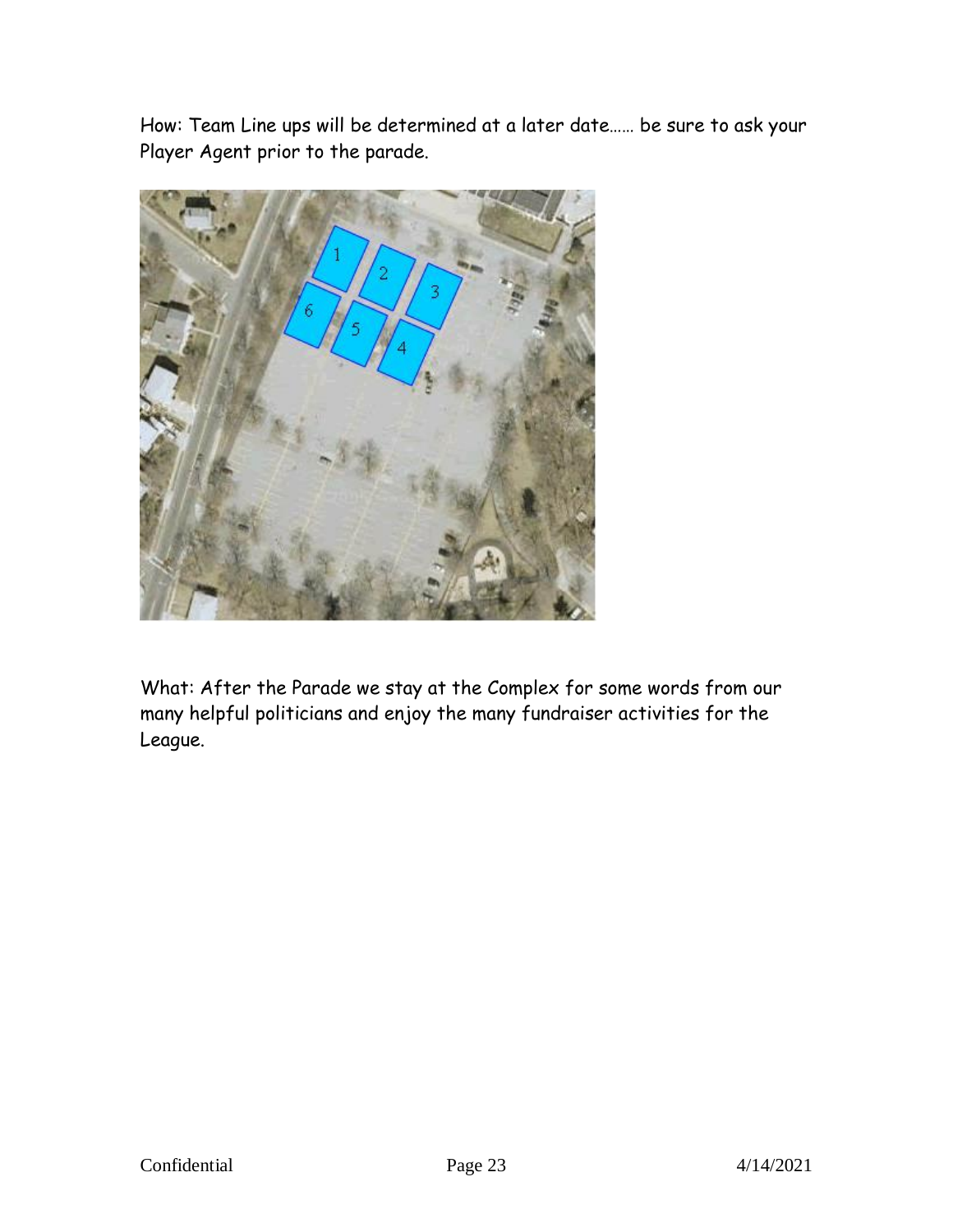# <span id="page-23-0"></span>*EQUIPMENT PICK UP*

Equipment pick up will take place at the Complex – date to be determined by the Equipment Manager.

# <span id="page-23-1"></span>*Complex Open Day*

Saturday, 3/23/21

## <span id="page-23-2"></span>*Hit Catch & Pitch Competition*

NA 2021

# <span id="page-23-3"></span>*Photo Day*

TBD

## <span id="page-23-4"></span>*PICNIC*

NA 2021

### <span id="page-23-5"></span>*ALL STAR DAY*

TBD

# <span id="page-23-6"></span>*TRAVEL TEAM TRYOUTS*

Travel Team Tryouts are TBD. More information to follow.